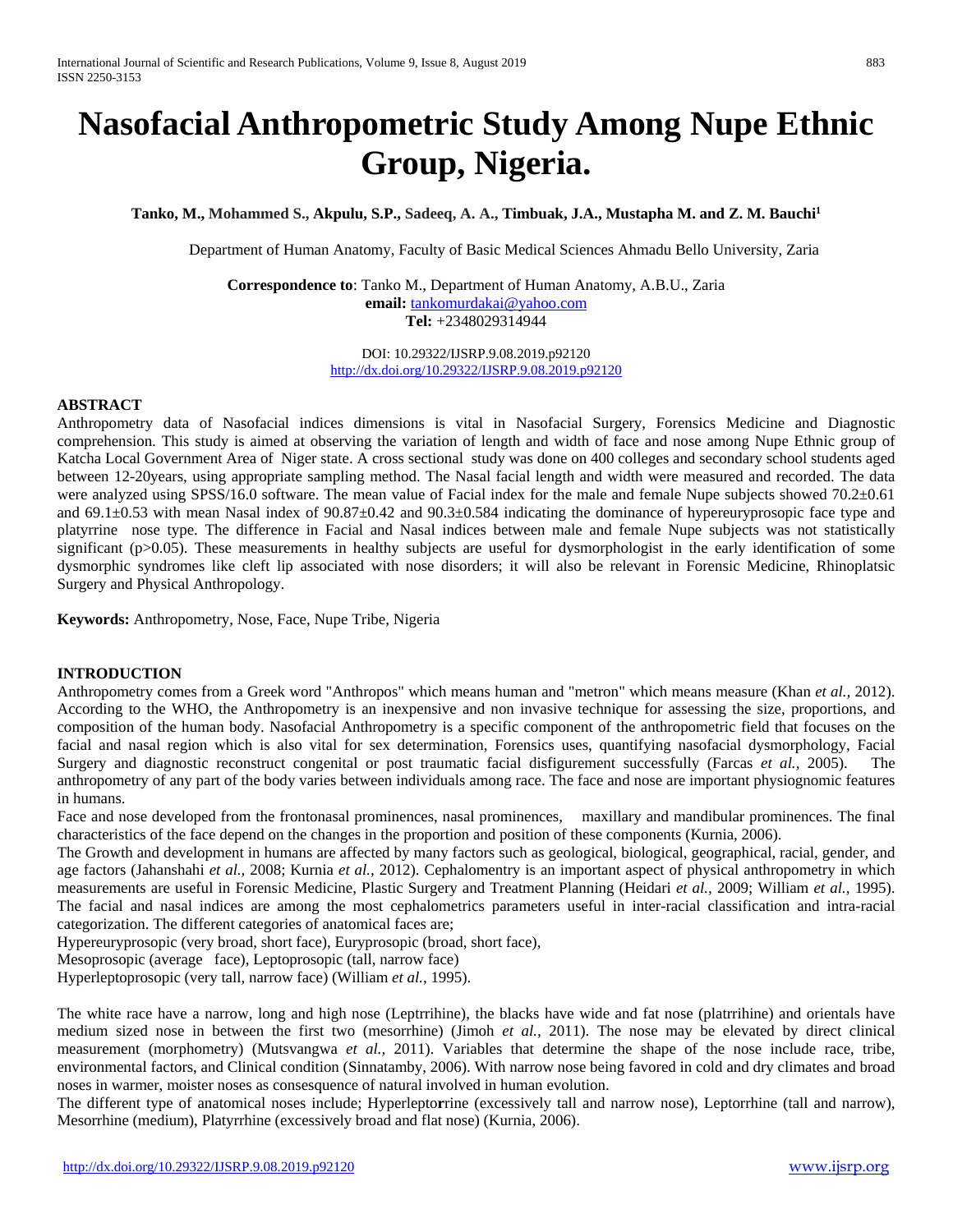International Journal of Scientific and Research Publications, Volume 9, Issue 8, August 2019 884 ISSN 2250-3153

The knowledge of the absolute and the relative variability in the size and shape of the human body is crucial to study human growth, population variation ,and medicological identification in forensics as well as in optimization of instrument such as respirators, gas and dust marks, and military helmets (Khan *et al.,* 2012). The standard proportion exists for American, Indians, Malaysians and many other populations but only few exists for Nigerians. Many people had carried out research on nasofacial indices in Igbo, Yoruba and Hausa ethnic group in Nigeria (Adamu, 2010 and Omotoso *et al.,* 2012). Bekwara, Andoni and okrika ethnic groups of cross river state in Nigeria (Lukpata *et al.,* 2013 and Oladipo *et al.,* 2009). However, very little studies have been carried out, thus a research on Nupe Ethnic group in Nigeria.

## **MATERIAL AND METHODS**

The instrument used for the measurement of nasal index and facial index was sliding vernier caliper, which has two set of arm that is the upper fixed arm and the lower moveable arm.

The sliding vernier caliper also has two reading scales. These are the scale division and the main division.

The sample size comprises of 400 subjects made up of randomly selected children and young adult (300 males and 100 females) of age range  $12 - 20$  years.

The measurements were taken with subjects sitting on a chair in relaxed mood and upright with head unsupported in an anatomical position.

A 12inch (0.003mm) fast display vernier caliper series ECOS5 (ID: 1111 - 103-20g) was used for the measurement of nasal height, nasal width, facial height and facial width.

Nasal height was measured by placing the upper fixed divider arm of the vernier caliper with accuracy of 0.01cm on the nasion superiorly and the lower arm on the sub nasal inferiorly, and then the readings were taken on the vernier scale and recorded. Nasal width was measured as the distance between the external surfaces of one alar of the nose to the alar at right angle to the nasal height.

The nasal index was calculated as the ratio of nasal width to the nasal height multiplied by 100 i.e. Nasal index = Nasal width/Nasal length × 100 (Oladipo *et al.,* 2009).

As for the face, the facial height was measured by placing the upper fixed arm of the vernier caliper with accuracy on the nasion superiorly and the lower moveable divider on the menton of the mandible and the readings were then read and recorded on the scale vernier caliper.

The facial width was measured as the distance between zygomatic bones (i.e. bizygomatic distance). Therefore, the readings were made on the scale vernier caliper and recorded appropriately.

| Table A                                        |               |  |
|------------------------------------------------|---------------|--|
| Face type Facial index                         |               |  |
| Hypereuryprosopic (very broad, short face)     | < 78.9        |  |
| Euryprosopic (broad, short face)               | $79.0 - 83.9$ |  |
| Mesoprosopic (normoprosopic: average face)     | $84.0 - 87.9$ |  |
| Leptoprosopic (tall, narrow face)              | $88.0 - 92.9$ |  |
| Hyperleptoprosopic (very tall, narrow face)    | >93.0         |  |
| Nose type Nasal index                          |               |  |
| Hyperleptorrhine (excessively tall and narrow) | < 54.9        |  |
| Leptorrhine (tall and narrow)                  | $55.0 - 69.9$ |  |
| Mesorrhine (medium)                            | $70.0 - 84.9$ |  |
| Platyrrhine (broad and flat)                   | $85.0 - 99.9$ |  |
| Hyperplatyrrhine (excessively broad and flat)  | >100.0        |  |

The facial index was calculated to be the ratio of the facial height to the facial width multiply by 100 i.e. facial index =facial length/facial width ×100 (Romo and Abraham, 2003; Heidar *et al.,* 2004; William *et al.,* 1995). The necessary precaution was noted while using the instrument (Angokoha, 2006).

The data was further analyzed statistically to determine the mean, standard deviation and significance level  $(P - value)$ . ANOVA TEST AND t – test were done for data analysis using SPSS/16.0 software to find the facial and nasal indices mean , and standard deviation for all parameters and P –value.

## **Inclusion and Exclusion Criteria**

Individuals that are truly of Nupe Ethnic origin of both parents and grandparents were randomly selected and included. Subjects with mixed racial parentage were excluded. Individuals wiyh facial trauma, septoplasty, craniofacial abnormalities, and other minor Ethnics in Nupe such as Kupa and Gbagi were excluded.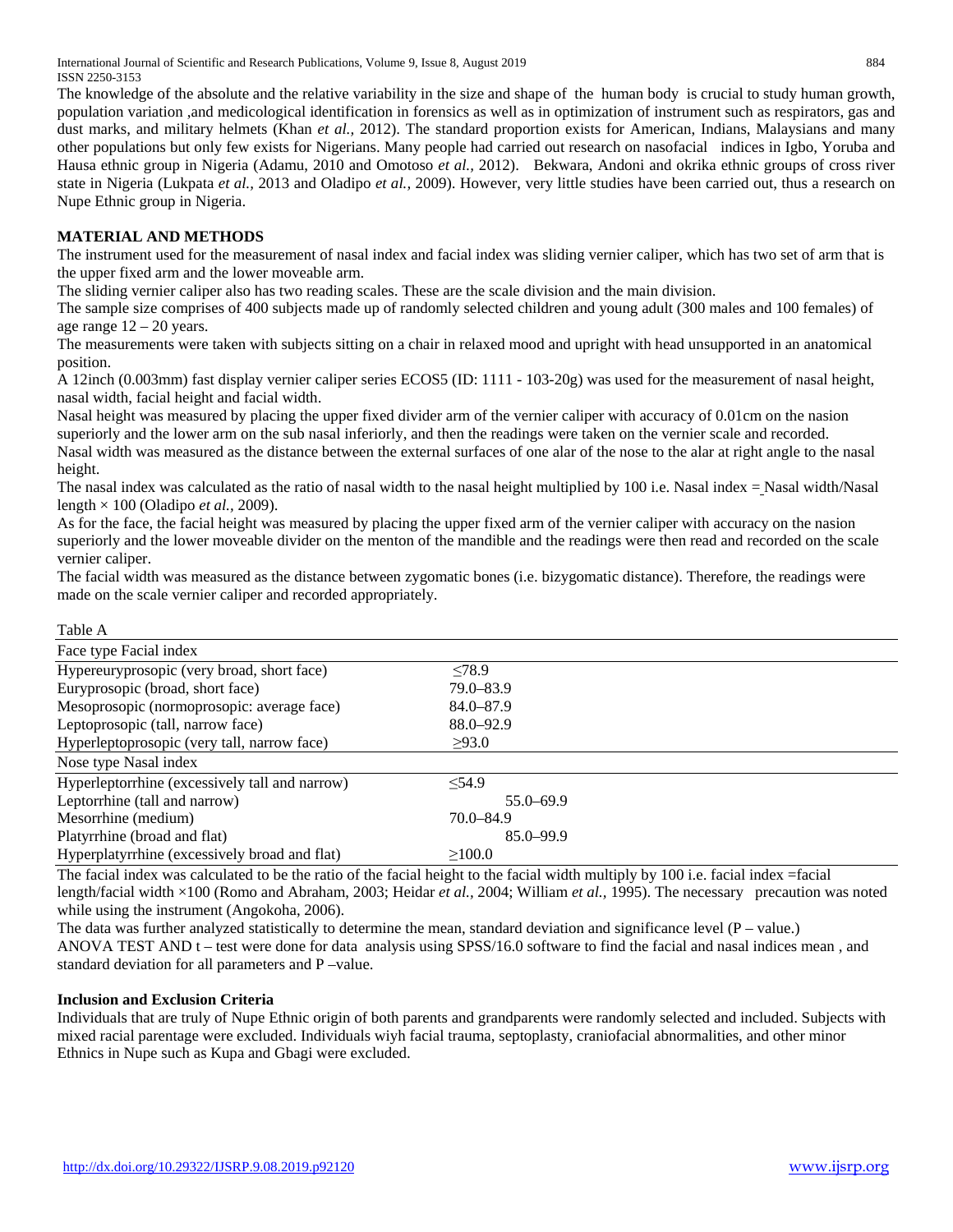International Journal of Scientific and Research Publications, Volume 9, Issue 8, August 2019 885 ISSN 2250-3153

| <b>Parameters</b> | <b>Mean</b> ±SD  | <b>Minimum</b> | <b>Maximum</b> |
|-------------------|------------------|----------------|----------------|
| AGE               | $15.73 \pm 2.64$ | 12.00          | 20.00          |
| NL                | $274 \pm 0.303$  | 1.90           | 3.80           |
| <b>NW</b>         | $248 \pm 0.0.28$ | 1.80           | 3.70           |
| NI                | $91 \pm 0.42$    | 0.67           | 0.85           |
| FL                | $873 \pm 0.77$   | 7.10           | 12.80          |
| <b>FW</b>         | $1252 \pm 0.78$  | 9.60           | 14.80          |
| $FI$              | $69 \pm 0.59$    | 0.56           | 0.99           |

| <b>RESULT</b>                                                                                         |  |
|-------------------------------------------------------------------------------------------------------|--|
| Table 1: Mean $(\pm SD)$ of the length and width of face and nose of Nupe tribe aged $12 - 20$ years. |  |

The result for age group 15 – 20 years represented in Table 1 showed the overall descriptive of the population.

# **Table 2: Sexual dimorphism in mean value of the nasal index.**

| <b>Parameter</b> | <b>Sex</b>     | <b>Means</b>                         |       | <b>P-Value</b> |
|------------------|----------------|--------------------------------------|-------|----------------|
| Nasal index      | Male<br>Female | $90.9 \pm 0.653$<br>$90.3 \pm 0.584$ | 0.167 | 0.683          |

Table 2. Shows sexual difference was insignificant for Nasal index (P > 0.05).

| Table 3: Sexual dimorphism in mean value of the facial index |  |  |  |  |  |
|--------------------------------------------------------------|--|--|--|--|--|
|--------------------------------------------------------------|--|--|--|--|--|

| <b>Parameter</b> | <b>Sex</b>     | $Mean \pm SD$                      |       | <b>P-Value</b> |
|------------------|----------------|------------------------------------|-------|----------------|
| Facial index     | Male<br>Female | $70.2 \pm 0.61$<br>$69.1 \pm 0.53$ | 0.768 | 0.381          |

Table 3. Shows sexual difference was insignificant for Facial index (P > 0.05).

# **DISCUSION**

The different tables above show the result of the study population

Table  $1:$  shows the description of the study population with facial and nasal indices value represented as mean $\pm SD$  (standard deviation), minimum and maximum values of the facial and nasal indices.

Table 2: shows a t- test statistical analyses of facial index by sex of general sample, i.e. sexual dimorphism between male and female with significant level  $(p>0.05)$ . However, the difference in the facial index is not statistically significant. This implies that both male and female Nupe ethnic group of katcha local government area of Niger state are having the same face type. And this is in contrary with the study of nasofacial indices in Hausa which is unpublished. The study reported that sexual dimorphism exists in Hausa Ethnic group in term of facial index with significant level (p<0.001) (Adamu, 2010).

This study is in accordance to the study of nasofacial indices among children of Southern Nigeria which showed that sexual dimorphism does not exist in term of facial index among children in southern Nigeria with male subjects having a mean facial index of 87.15±1.70 and mean female having a facial index of 86.25±1.70 (Omotoso *et al*., 2012). Table 3: shows a t-test statistically analysis of nasal index by sex of the general sample i.e. sexual dimorphism between male and female with significant level (p>0.05). However, the difference in the facial index is not statistically significant. This indicates also that both male and female Nupe Ethnic group of Katcha Local Government has the same nose type. However, this study is in accordance to the work of Adamu (2010) which shows that sexual dimorphism does not exist in Hausa Ethnic group in term of nasal index. Moreover, this study is in comparable with the study of (Omotoso *et al.,* 2012) which demonstrates that mean nasal index difference between male and female subjects was statistically significant with male and female subjects having mean nasal value of  $93.45\pm1.66$  and  $89.62\pm1.58$  respectively.

# **CONCLUSION**